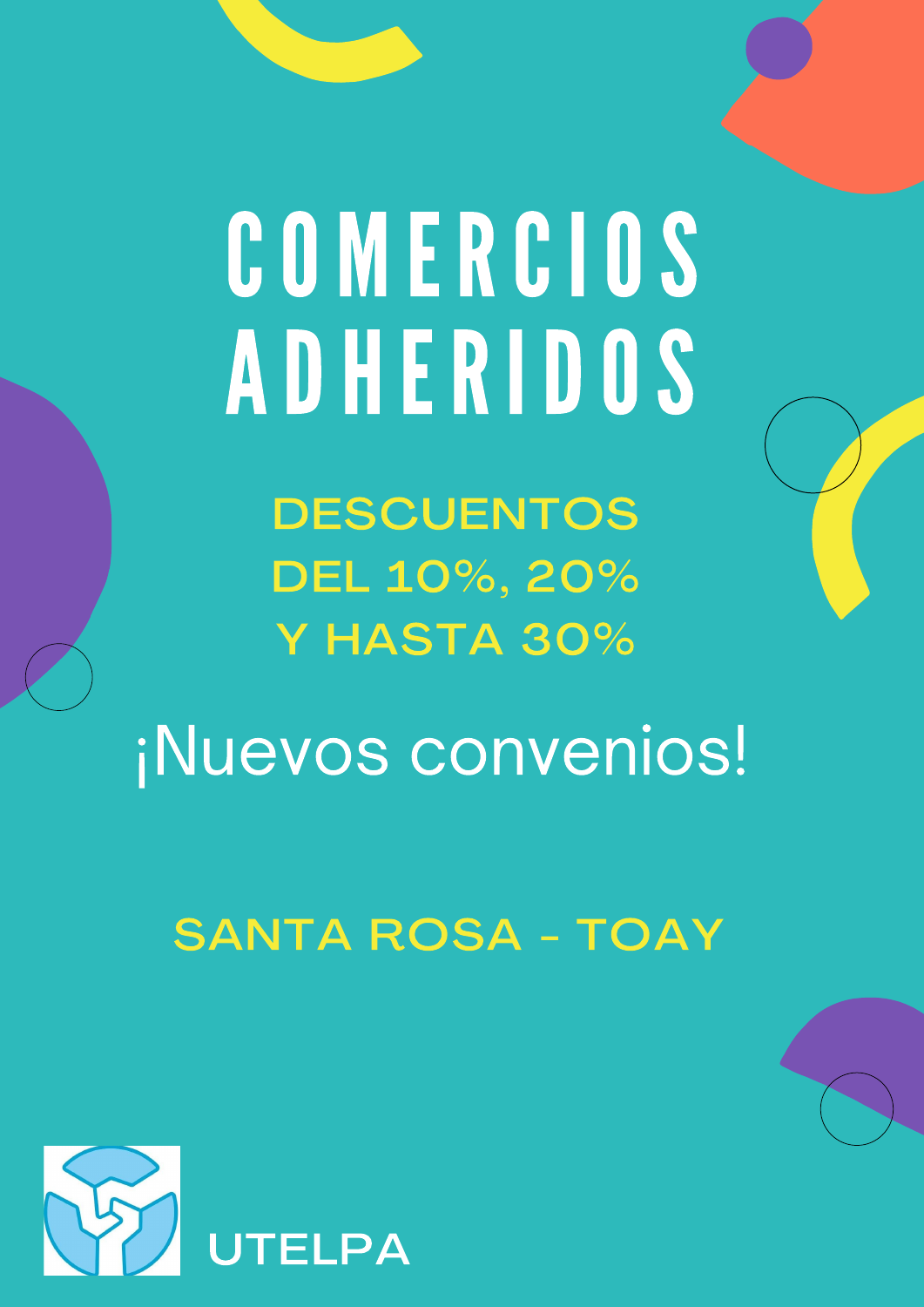· ÓPTICAVISIÓN **SAN MARTÍN ESTE 385** 

> **• ÓPTICA OCUS SAN MARTÍN 575**

**• ÓPTICA BERTOLINI** 9 DE JULIO 339 TOAY

• CHAQUÉ CONFECCIONES **SAN MARTÍN ESTE 170** 

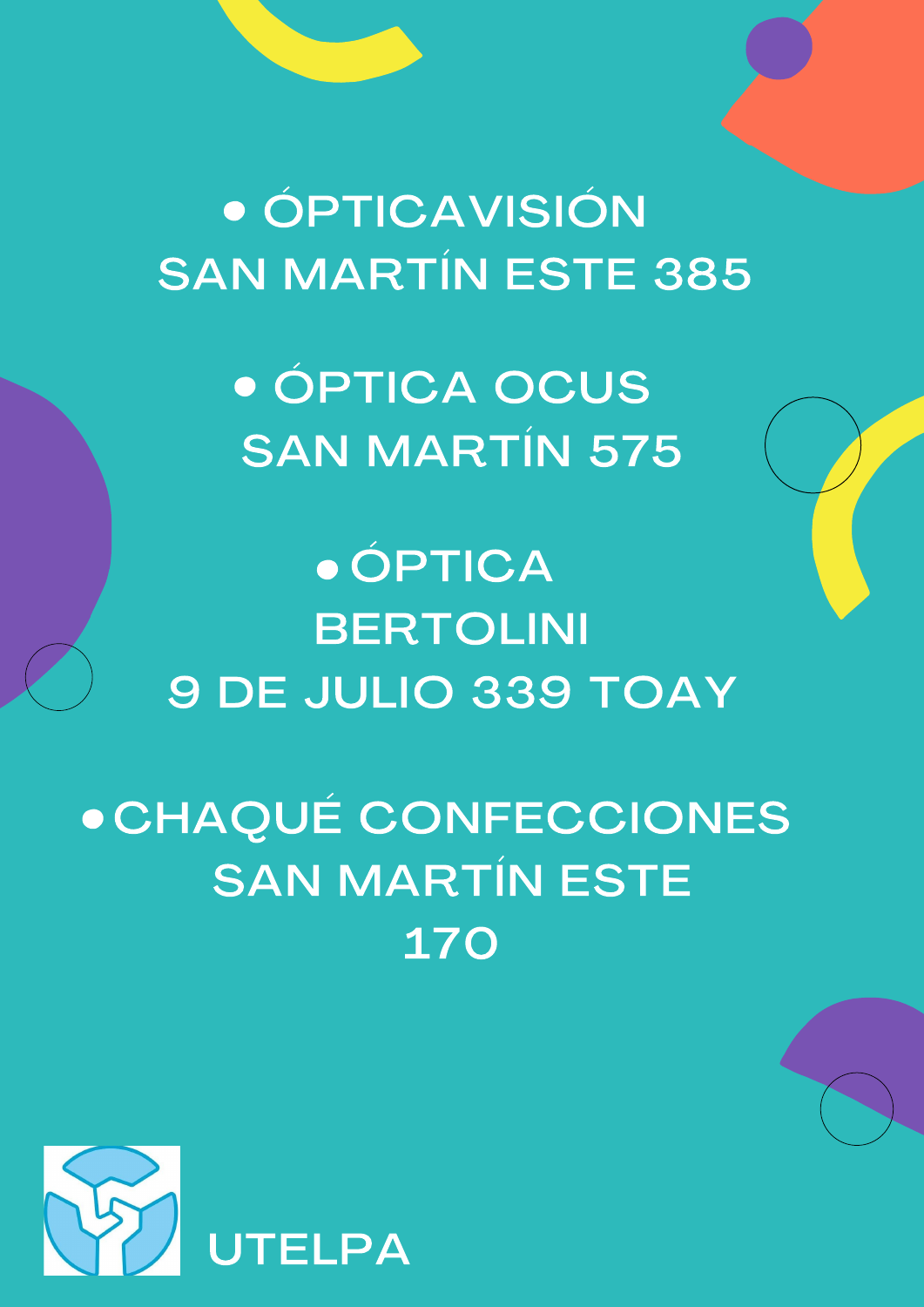### **• ROSA ROSA MODAS PICO 166**

**• LA TRAMA** H. YRIGOYEN 332 **GALERÍA PASEO AL SOL** 

> **• GLAMOUR GIL 118**

**. RE COOL INDUMENTARIA** R. S. PEÑA 1498TOAY

**• CORNER DEPORTES** H. LAGOS 103Y SUC.

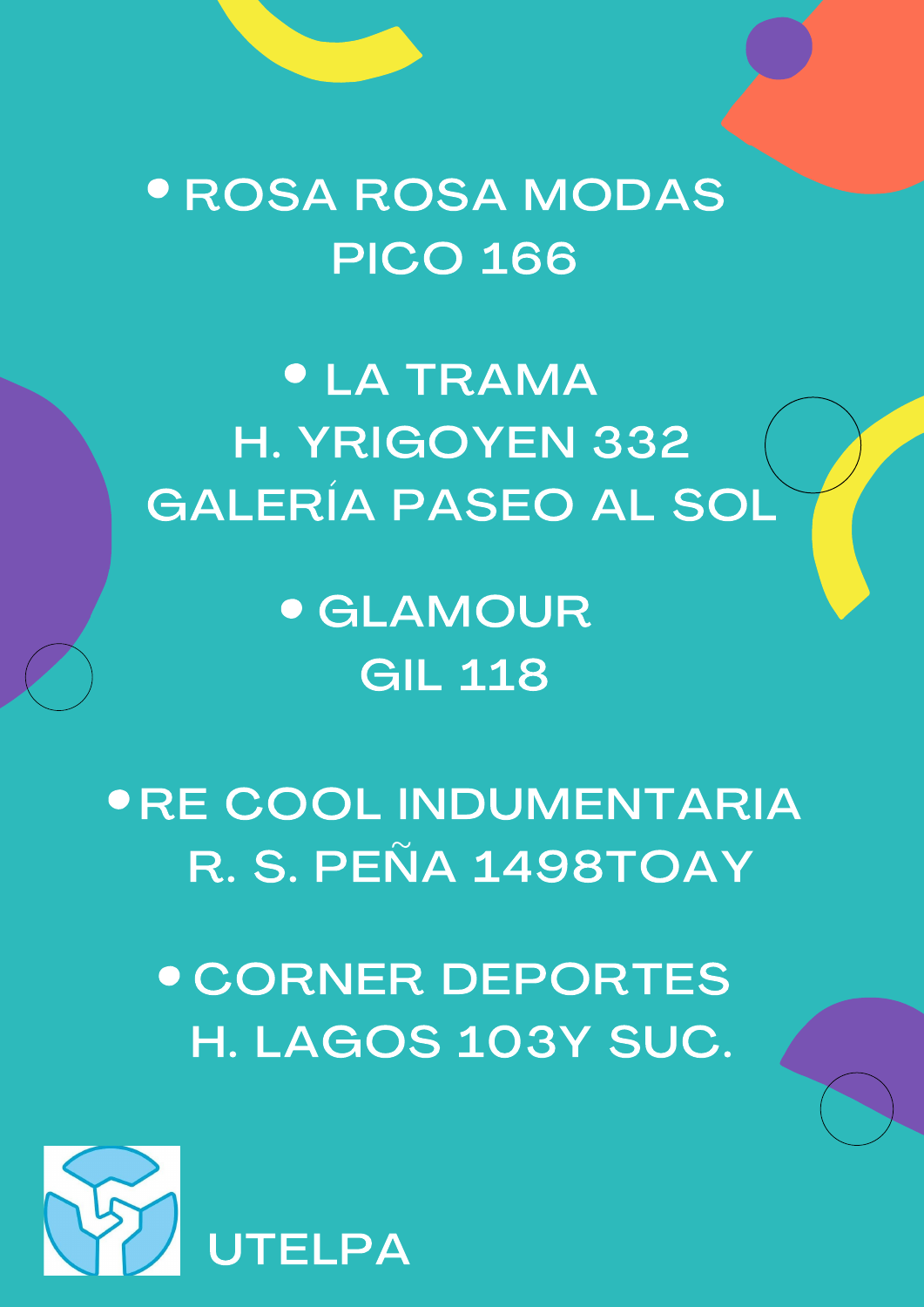### FIX UP R. S. PEÑA 1421 TOAY

PATRICIA TASSONE MASAJES (2954-15543402)

**• PULSAR** ENERGÍA Y EQUILIBRIO MASOTERAPIA Y REFLEXOLOGÍA (2954-15319599)

NEW LOOK PELUQUERÍA SAN MARTÍN OESTE 188

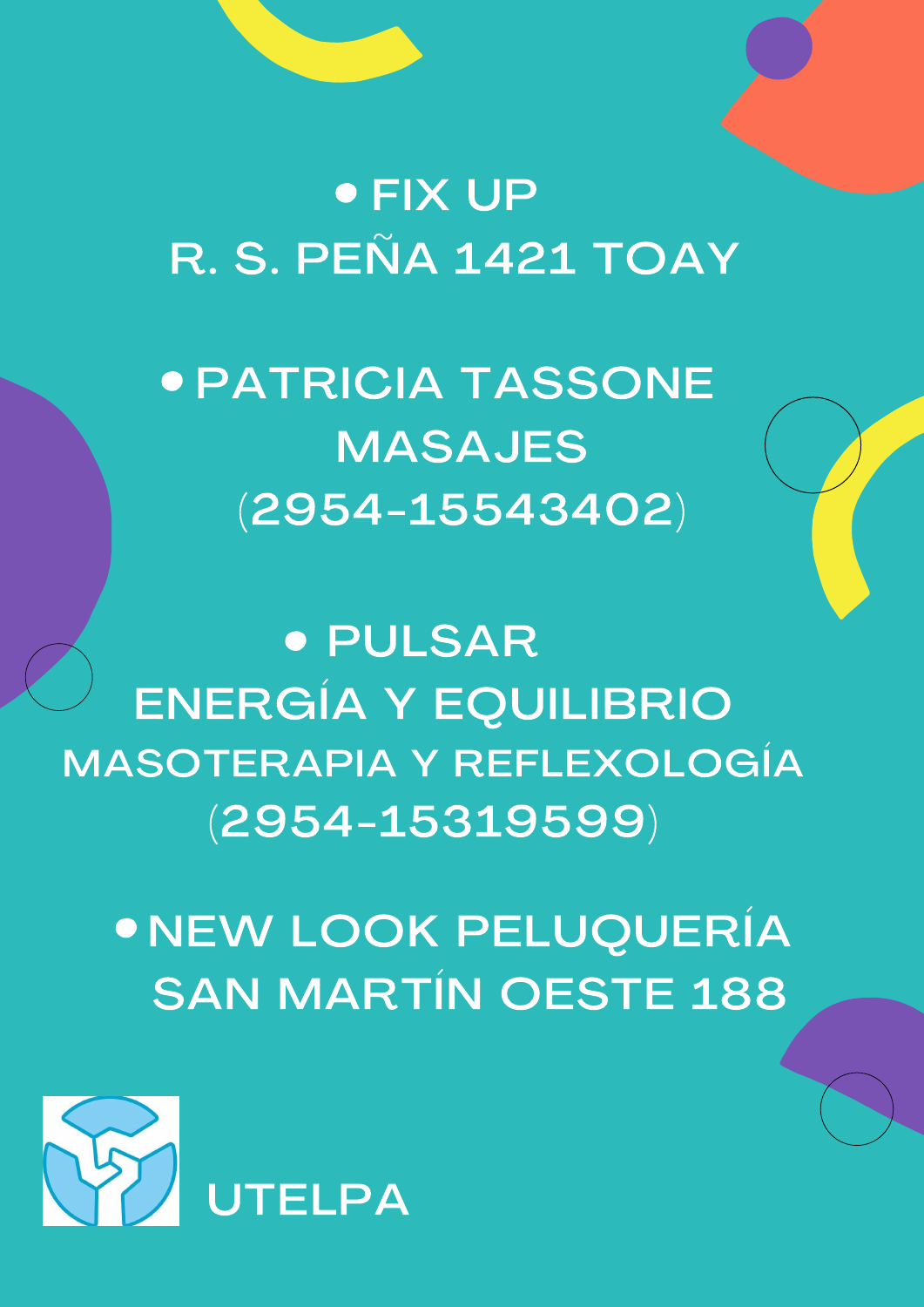## • PAC MAN AMEGHINO 1471 Y SUC.

## **• PIXEL INFORMÁTICA** ALEM 73

**• ESTUDIANTES FUNCIONAL GIMNASIO MORENO 651** 

> · MODO FIT **RIVADAVIA 268**

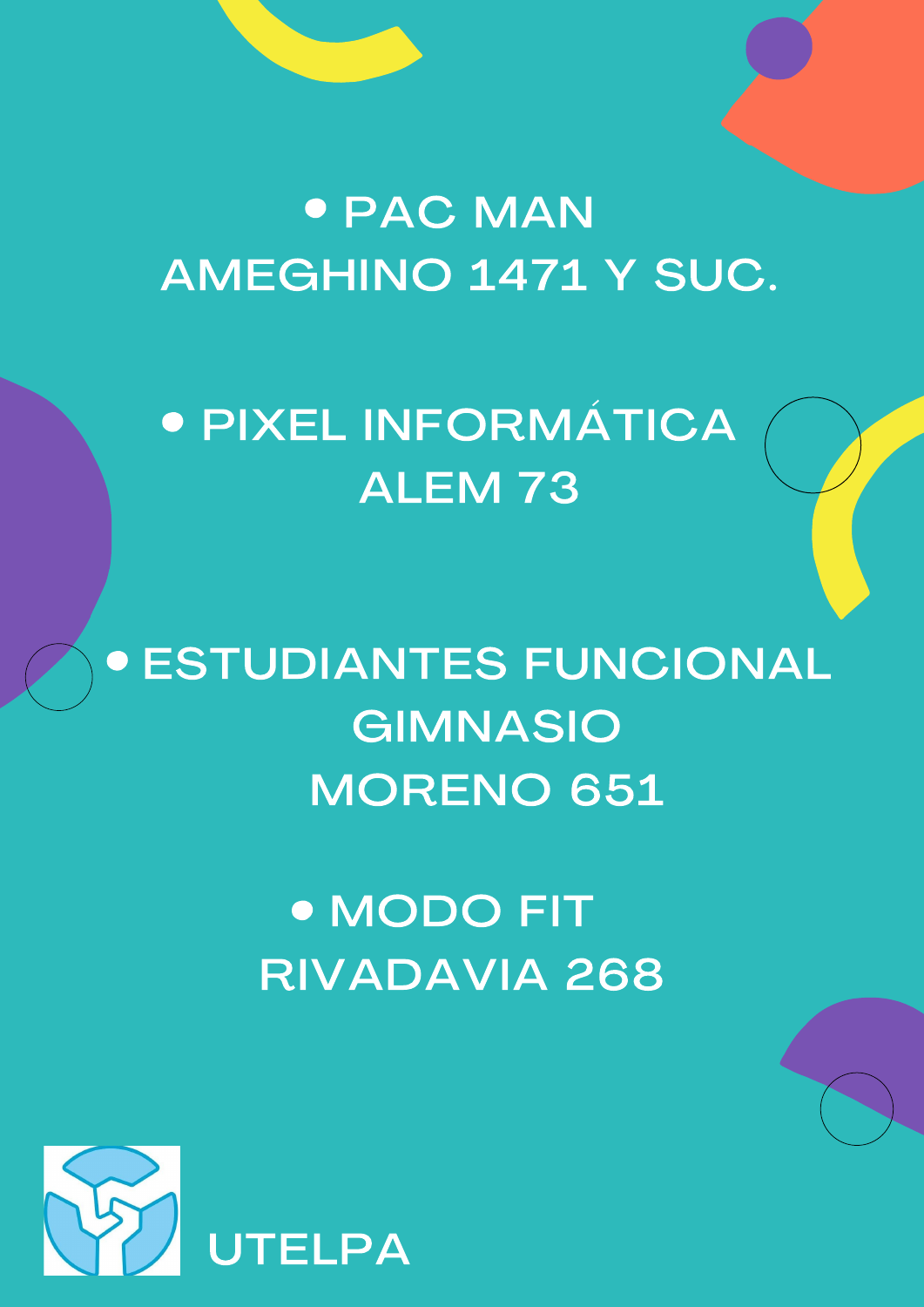## **• VERDULERÍA SANTA FE SANTA FE 560**

**• GABI AND** AV. LURO 65 Y SUC.

### **• EL PERNIL ESCALANTE 352**

## **• PINTURERÍA FERNÁNDEZ AUTONOMISTA 1251**

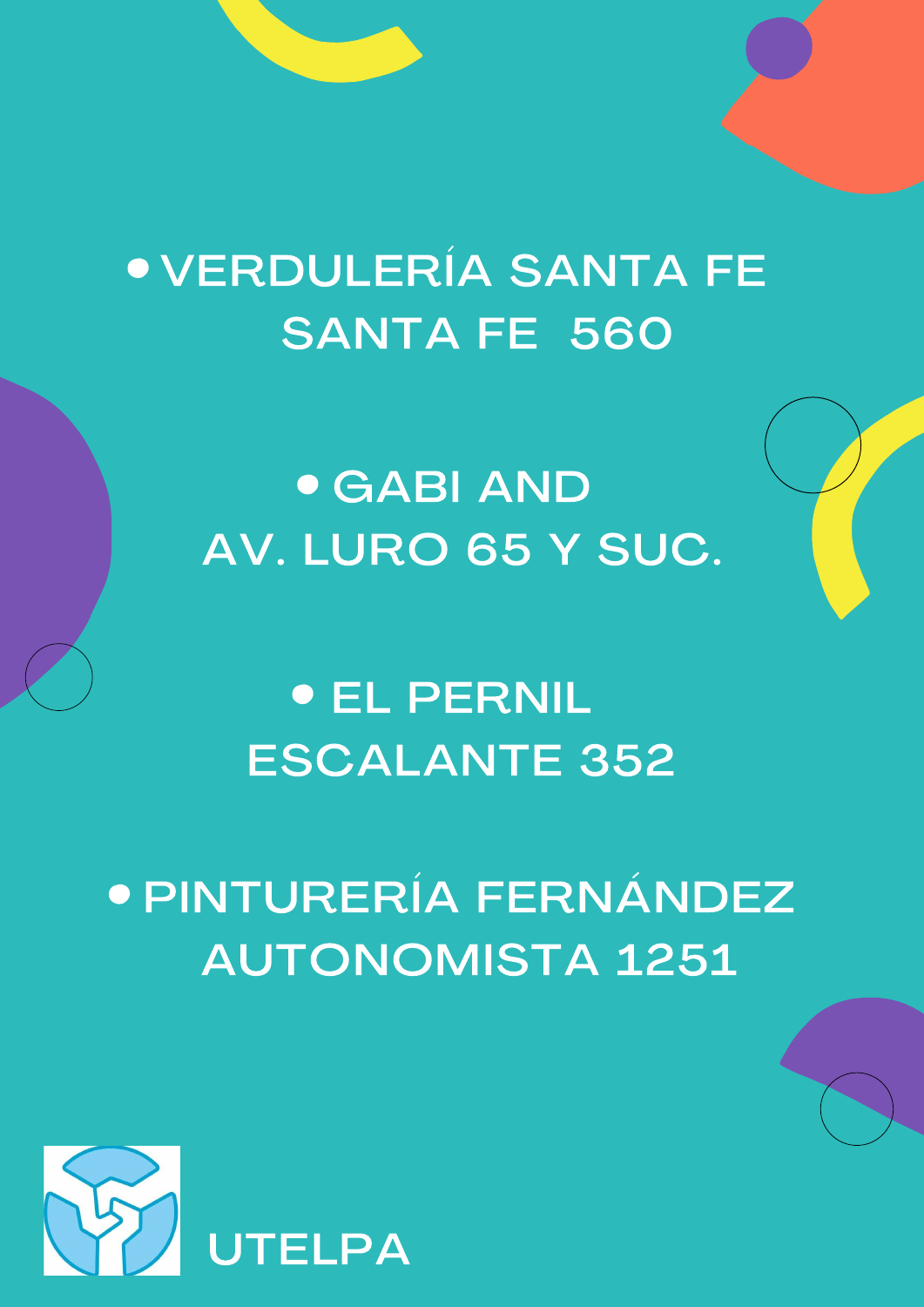**DISTRIBUIDORA CORONEL (EL GALPÓN)** CATAMARCA 332 Y SUC.

> **• COPYLEFT SARMIENTO 125**

**• ORTOPEDIA NEO EDISON 994** 

**• ORTOPEDIA NUEVA PAMPA URQUIZA 527**